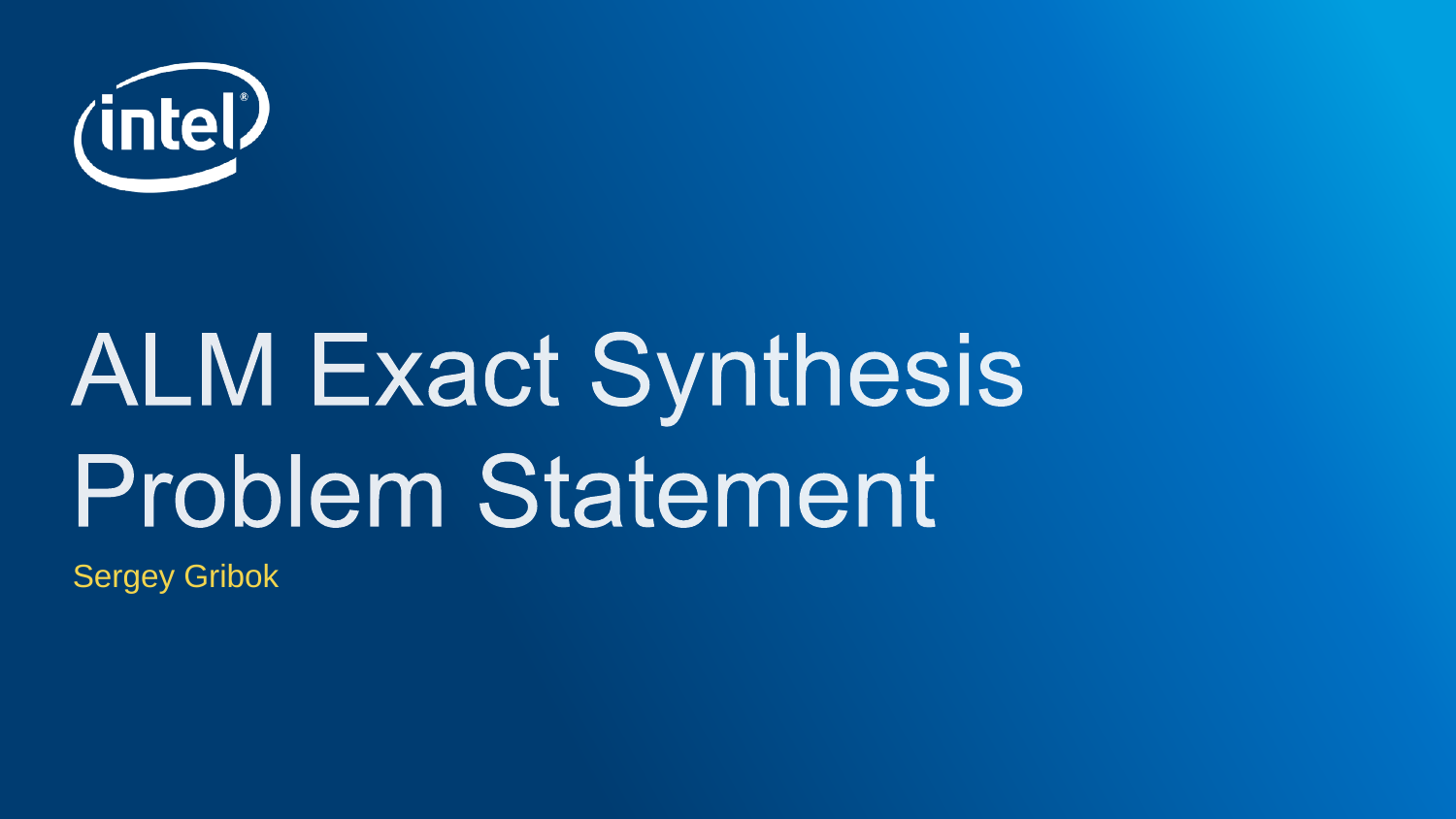## What is ALM?



- ALM stands for Adaptive Logic Module
- ALM is the smallest Stratix10 building block
- 8 inputs from the routing fabric: a, b, c0, c1, d0, d1, e, f
- 5 outputs to the routing fabric: sumout0, sumout1, lut5out0, lut5out1, lut6out (though no more than 4 of these outputs could be connected to the routing fabric)
- ALMs are arranged in a "chain"
- One direct input "cin" from the "previous" neighboring ALM
- One direct output "cout" to the "next" neighboring ALM

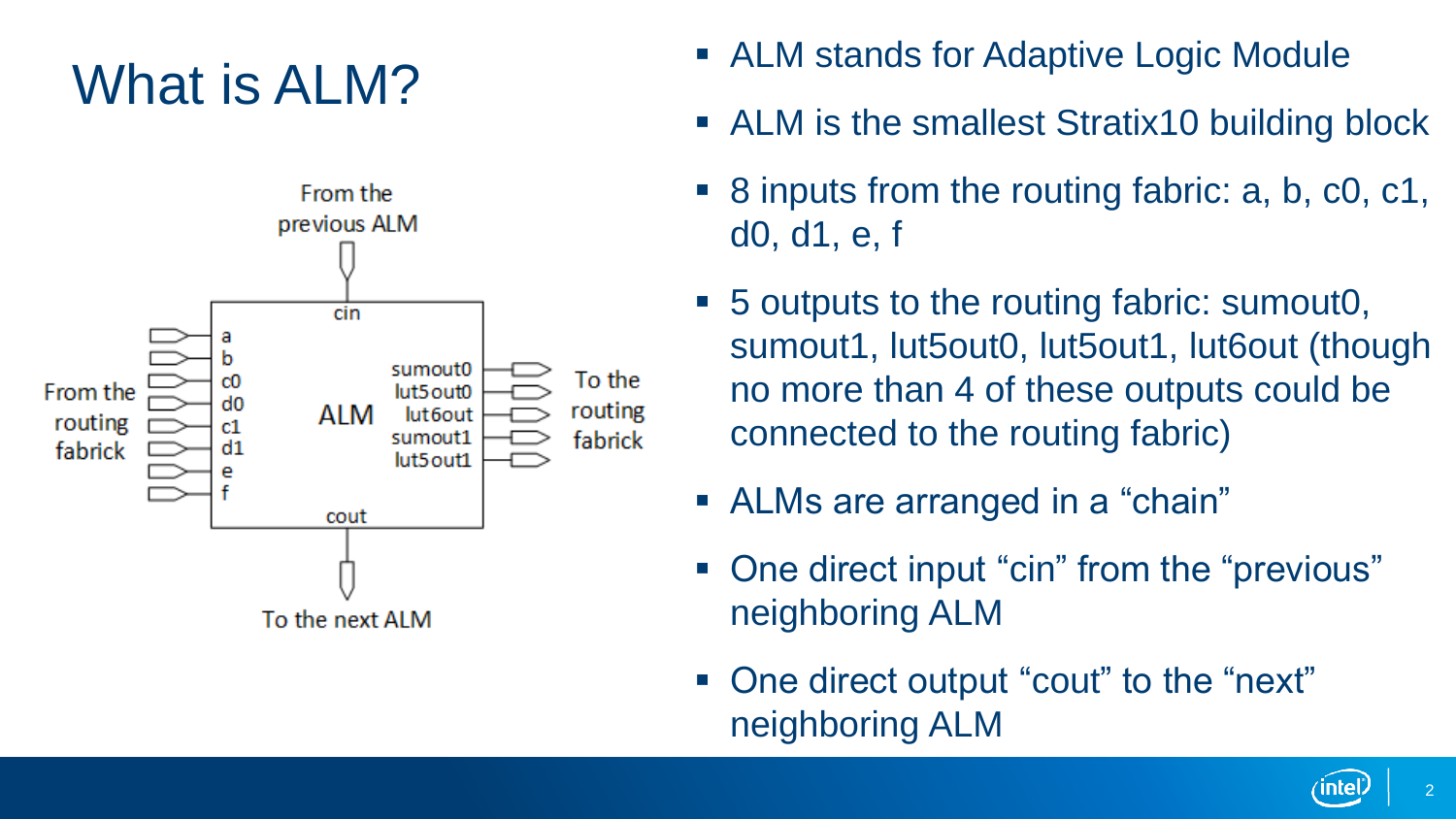### ALM inner structure



- All the components and connections inside ALM are fixed
- The only programmable part is four LUTMASKs
- **Every LUT P0, G0, P1, G1 can be** configured to implement any 4-input logic function
- Every output to the routing fabric could be registered (the registers are not shown on the picture)

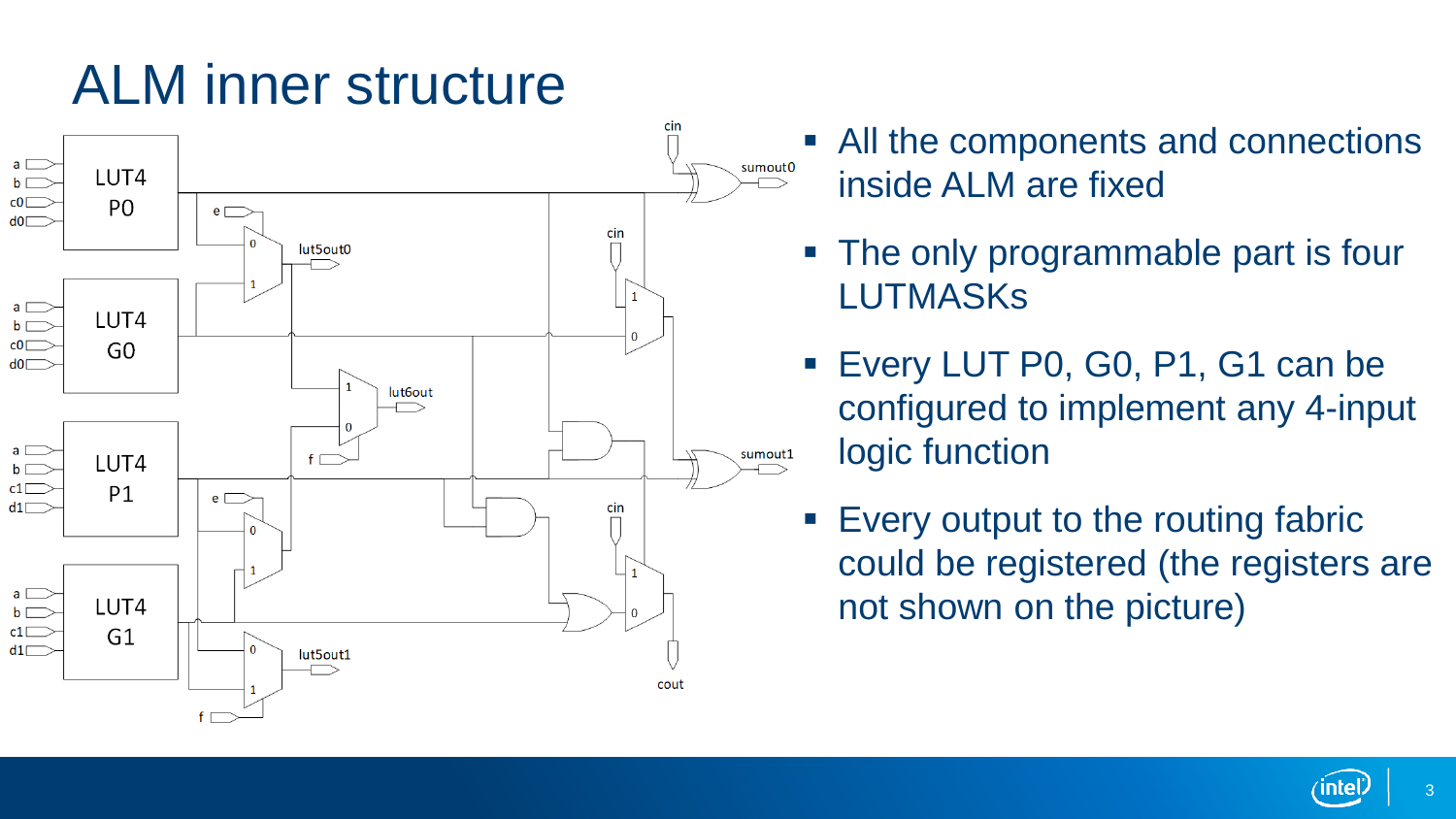### LAB structure

- 10 ALMs are arranged into a bigger block called LAB (Logic Array Block)
- cin input of the first ALM is connected to 0; cin input of ALM 6 could be connected either to 0, or to cout of the previous ALM; all the other ALMs have cin connected to cout of the previous ALM; cout of the last ALM is not connected
- LAB also contains registers and the corresponding control signals (clocks, resets, etc.). They are not shown on the picture)



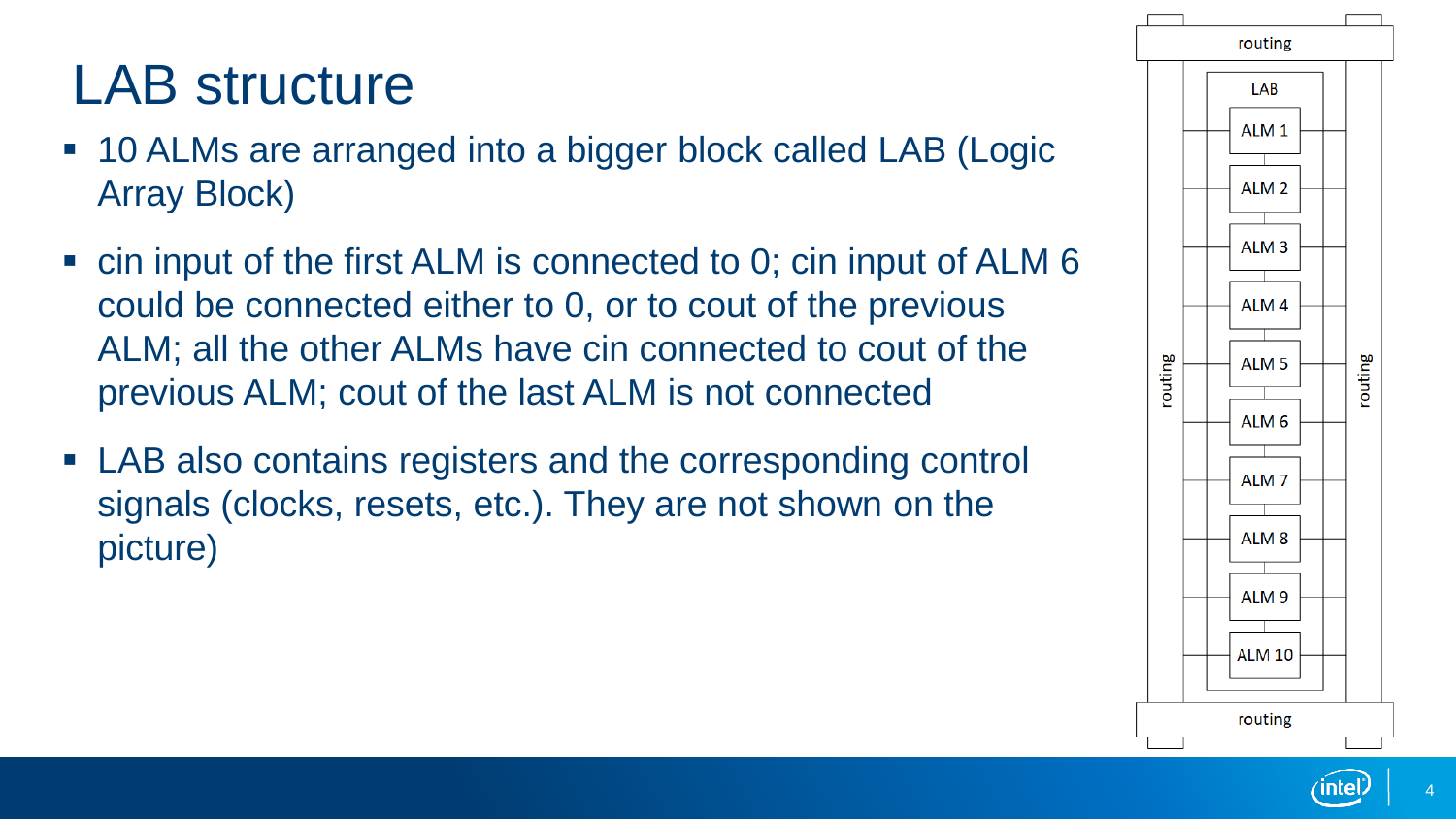### Problem statement

Given a function *f: B<sup>n</sup> ─> B<sup>m</sup>*

What is the minimum number r that allows to implement f using a chain of r ALMs?

ALM inputs could be connected to

- Primary inputs  $x[1], \ldots, x[n]$
- Constants 0 or 1
- ALM outputs (no directed cycles)

ALM outputs could be connected to

- Primary outputs  $f[1], \ldots, f[m]$
- ALM inputs (no directed cycles)

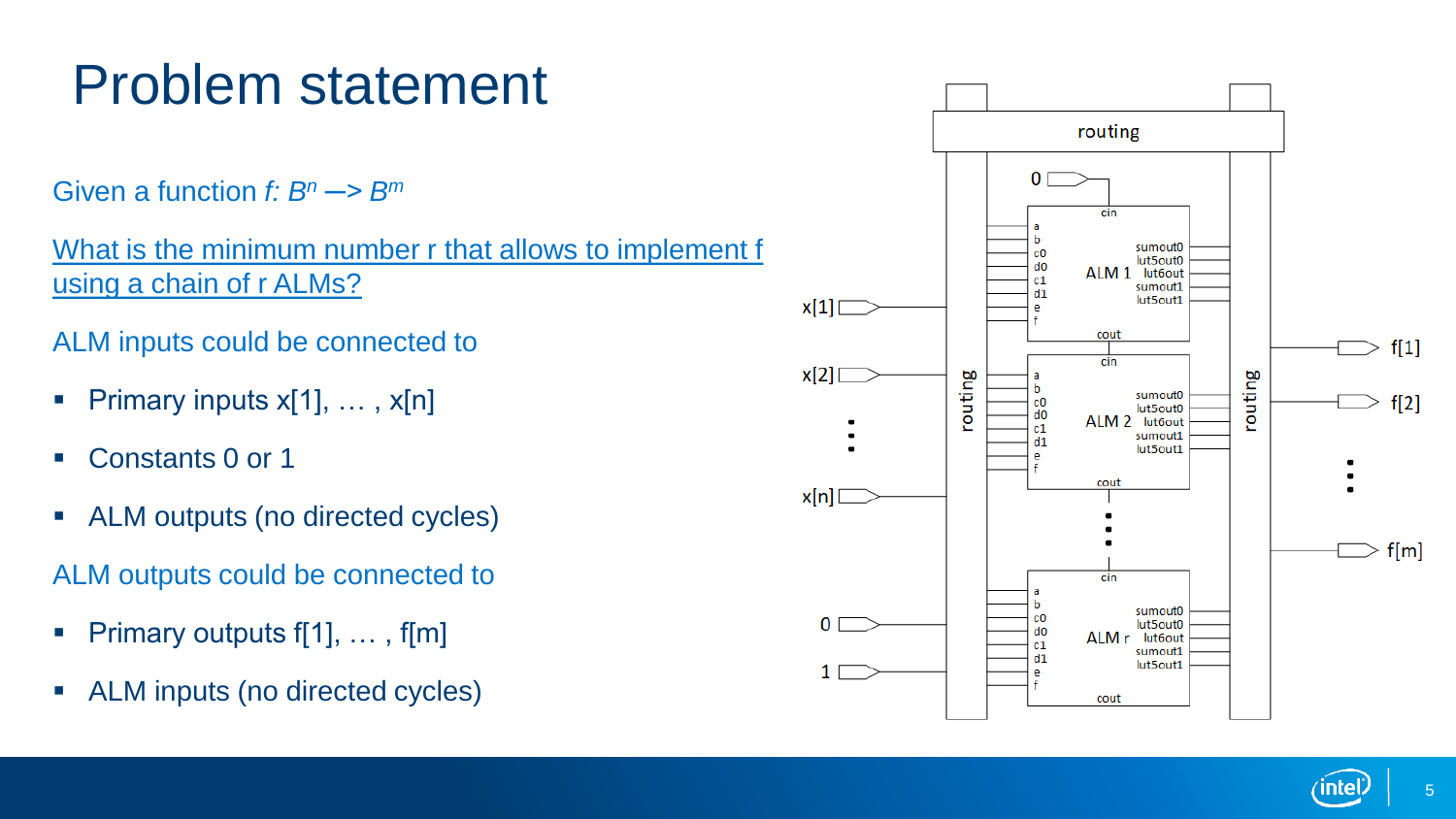#### Narrow precision unsigned multipliers

- An important example of the target function f is unsigned multiplication
- **Unsigned multiplier PxQ has P+Q inputs**  $p[0],...,p[P-1], q[0],...$ **,**  $q[Q-1]$ and P+Q outputs  $z[0],...,z[P+Q-1]$ , where  $z = p * q$
- "Narrow precision" means that both P and Q are relatively small numbers:  $2 \leq P \leq Q \leq 10$

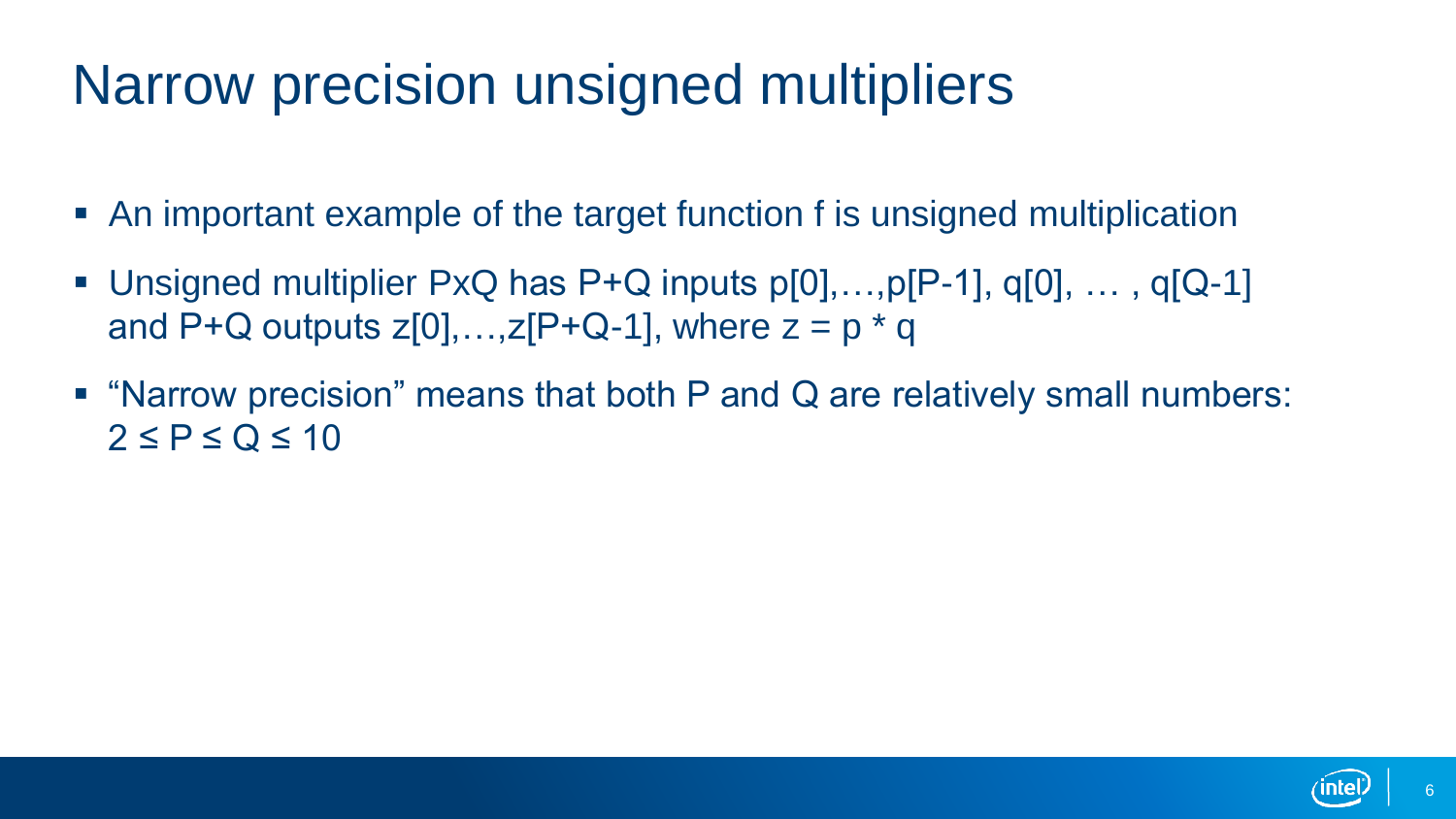#### Project Goals

- 1. Describe ALM structure and constraints as constraint satisfaction problem (SMT, SAT, etc.)
- 2. Find minimum ALM-circuits for narrow-precision unsigned multipliers